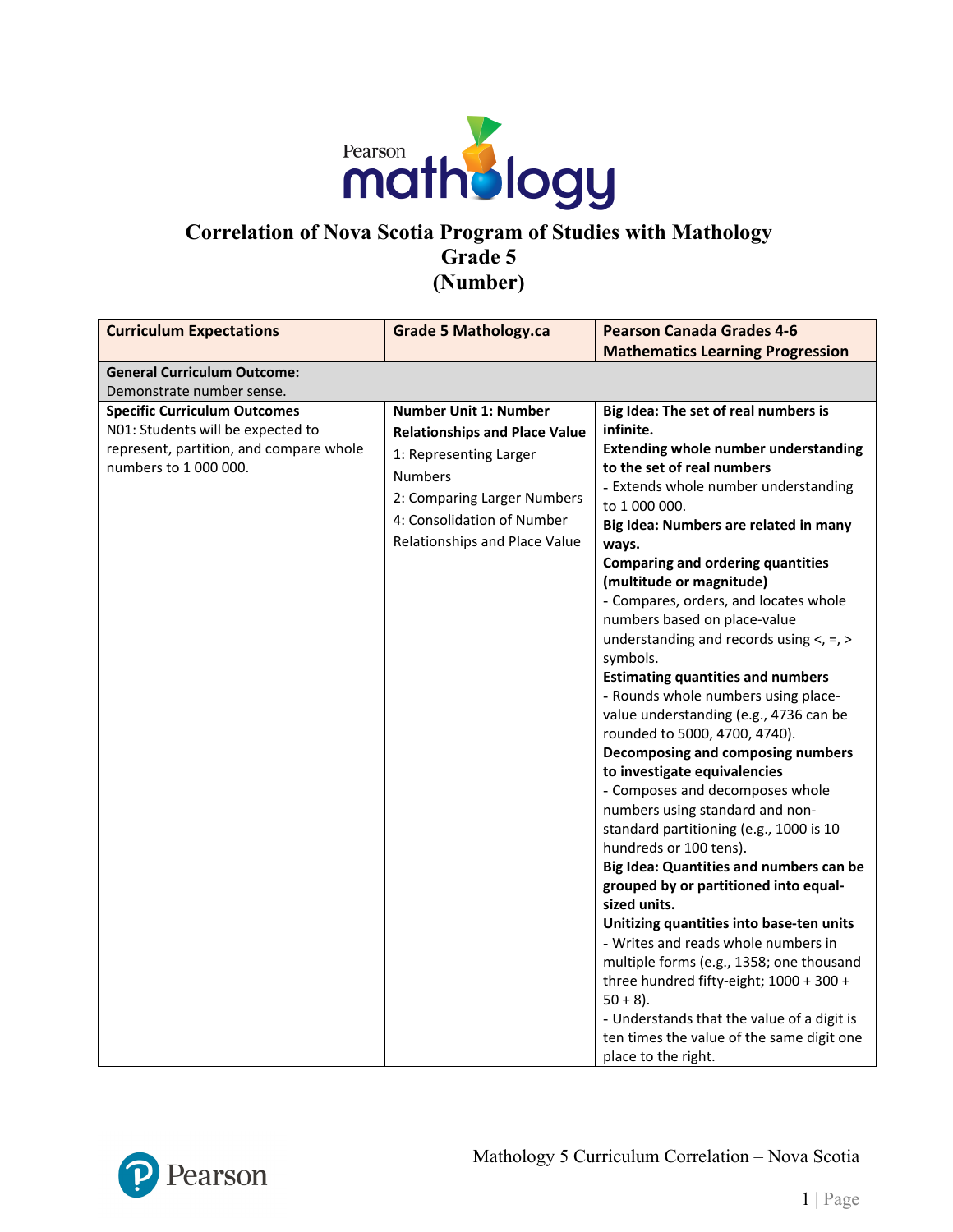| N02: Students will be expected to use       | <b>Number Unit 1: Number</b>         | Big Idea: Numbers are related in many        |
|---------------------------------------------|--------------------------------------|----------------------------------------------|
| estimation strategies, including front-end, | <b>Relationships and Place Value</b> | ways.                                        |
| front-end adjusted, rounding, and           |                                      | <b>Comparing and ordering quantities</b>     |
| compatible numbers, in problem-solving      | 3: Estimating to Solve               | (multitude or magnitude)                     |
| contexts.                                   | Problems                             | - Compares, orders, and locates whole        |
|                                             |                                      | numbers based on place-value                 |
|                                             | <b>Number Unit 2: Fluency with</b>   | understanding and records using $\lt$ , =, > |
|                                             | <b>Addition and Subtraction</b>      | symbols.                                     |
|                                             | 5: Estimating Sums and               | <b>Estimating quantities and numbers</b>     |
|                                             | <b>Differences</b>                   | - Rounds whole numbers using place-          |
|                                             |                                      | value understanding (e.g., 4736 can be       |
|                                             |                                      | rounded to 5000, 4700, 4740).                |
|                                             | <b>Number Unit 4: Fluency with</b>   | Big Idea: Quantities and numbers can be      |
|                                             | <b>Multiplication and Division</b>   | operated on to determine how many            |
|                                             | 20: Using Estimation for             | and how much.                                |
|                                             | Multiplication and Division          | Developing conceptual meaning of             |
|                                             |                                      | operations                                   |
|                                             |                                      | - Extends whole number computation           |
|                                             |                                      | models to larger numbers.                    |
|                                             |                                      | Developing fluency of operations             |
|                                             |                                      | - Estimates the result of whole number       |
|                                             |                                      | operations using contextually relevant       |
|                                             |                                      | strategies (e.g., How many buses are         |
|                                             |                                      | needed to take the Grade 8 classes to the    |
|                                             |                                      | museum?).                                    |
|                                             |                                      | - Solves whole number computation            |
|                                             |                                      | using efficient strategies (e.g., mental     |
|                                             |                                      | computation, algorithms, calculating cost    |
|                                             |                                      | of transactions and change owing, saving     |
|                                             |                                      | money to make a purchase).                   |
| N03: Students will be expected to describe  | Number Unit 4: Fluency with          | Big Idea: Quantities and numbers can be      |
| and apply mental mathematics strategies     | <b>Multiplication and Division</b>   | operated on to determine how many            |
| and number properties to recall, with       | 19: Relating Multiplication          | and how much.                                |
| fluency, answers for basic multiplication   |                                      | Investigating number and arithmetic          |
| facts to 81 and related division facts.     | and Division Facts                   | properties                                   |
|                                             | 25: Consolidation of Fluency         | - Recognizes and generates equivalent        |
|                                             | with Multiplication and              | numerical expressions using                  |
|                                             | Division                             | commutative and associative properties.      |
|                                             |                                      | - Understands operational relationships      |
|                                             |                                      | (e.g., inverse relationship between          |
|                                             |                                      | multiplication/division,                     |
|                                             |                                      | addition/subtraction).                       |
|                                             |                                      | - Understands the identity of operations     |
|                                             |                                      | $(e.g., 5 + 0 = 5; 7 \times 1 = 7).$         |
|                                             |                                      | Developing fluency of operations             |
|                                             |                                      | - Fluently recalls multiplication and        |
|                                             |                                      | division facts to 100.                       |

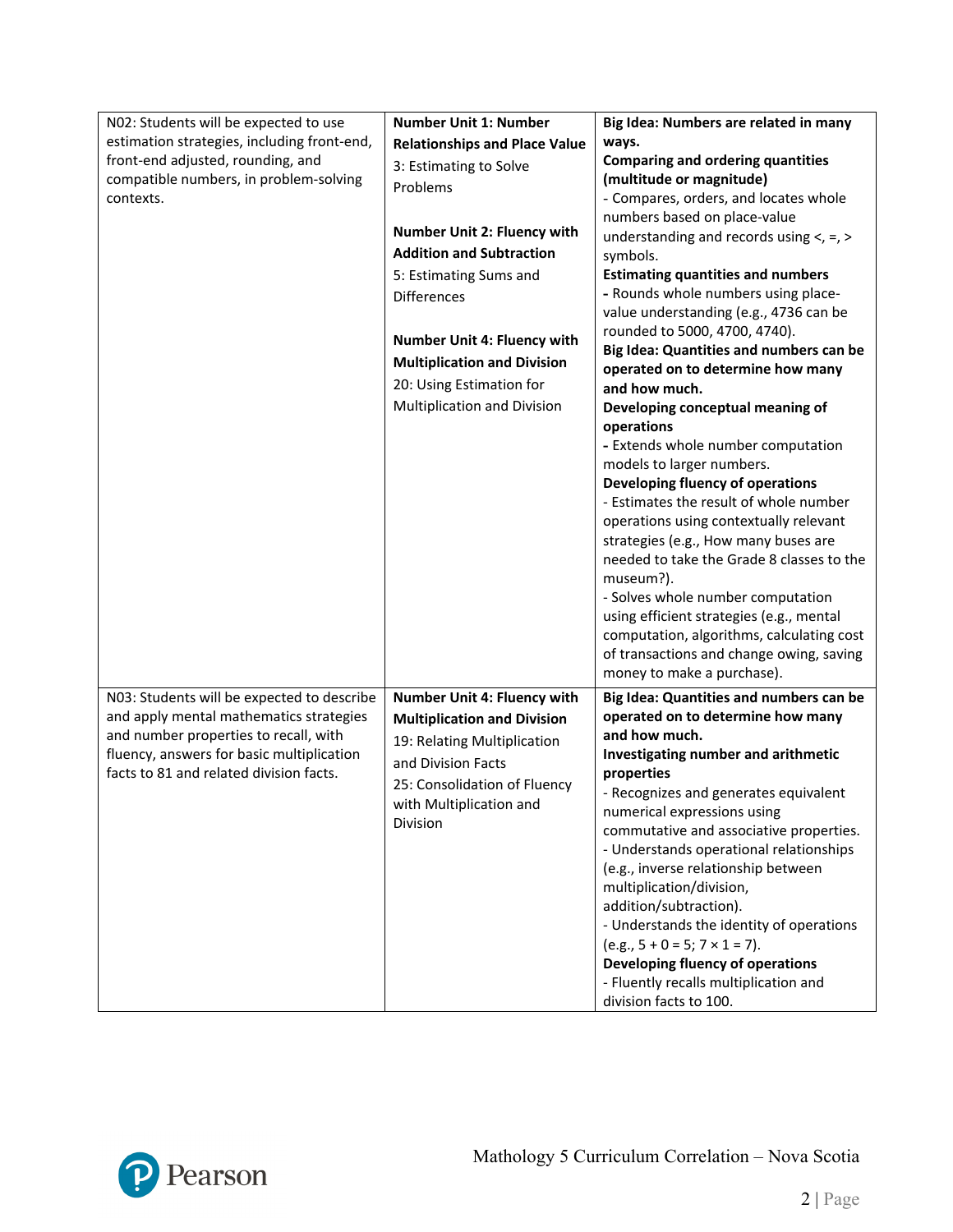| N04: Students will be expected to apply<br>mental mathematics strategies for<br>multiplication, including<br>multiplying by multiples of 10,<br>100, and 1000<br>halving and doubling<br>٠<br>using the distributive property<br>$\bullet$                       | <b>Number Unit 4: Fluency with</b><br><b>Multiplication and Division</b><br>20: Using Estimation for<br>Multiplication and Division<br>21: Strategies for Multiplying<br>Larger Numbers<br>25: Consolidation of Fluency<br>with Multiplication and<br>Division | Big Idea: Quantities and numbers can be<br>operated on to determine how many<br>and how much.<br>Developing conceptual meaning of<br>operations<br>- Understands the effect of multiplying<br>and dividing whole numbers by powers of<br>10.<br>- Extends whole number computation<br>models to larger numbers.                                                                                                                                                                                                                                                                                                                  |
|------------------------------------------------------------------------------------------------------------------------------------------------------------------------------------------------------------------------------------------------------------------|----------------------------------------------------------------------------------------------------------------------------------------------------------------------------------------------------------------------------------------------------------------|----------------------------------------------------------------------------------------------------------------------------------------------------------------------------------------------------------------------------------------------------------------------------------------------------------------------------------------------------------------------------------------------------------------------------------------------------------------------------------------------------------------------------------------------------------------------------------------------------------------------------------|
| N05: Students will be expected to<br>demonstrate, with and without concrete<br>materials, an understanding of<br>multiplication (two-digit by two-digit) to<br>solve problems.                                                                                   | Number Unit 4: Fluency with<br><b>Multiplication and Division</b><br>22: Multiplying Whole<br><b>Numbers</b><br>25: Consolidation of Fluency<br>with Multiplication and<br>Division                                                                            | Big Idea: Quantities and numbers can be<br>operated on to determine how many<br>and how much.<br>Developing conceptual meaning of<br>operations<br>- Extends whole number computation<br>models to larger numbers.<br>Developing fluency of operations<br>- Solves whole number computation<br>using efficient strategies (e.g., mental<br>computation, algorithms, calculating cost<br>of transactions and change owing, saving<br>money to make a purchase).                                                                                                                                                                   |
| N06: Students will be expected to<br>demonstrate, with and without concrete<br>materials, an understanding of division<br>(three-digit by one-digit), and interpret<br>remainders to solve problems.                                                             | Number Unit 4: Fluency with<br><b>Multiplication and Division</b><br>23: Dividing Larger Numbers<br>25: Consolidation of Fluency<br>with Multiplication and<br>Division                                                                                        | Big Idea: Quantities and numbers can be<br>operated on to determine how many<br>and how much.<br>Developing conceptual meaning of<br>operations<br>- Extends whole number computation<br>models to larger numbers.<br>Developing fluency of operations<br>- Solves whole number computation<br>using efficient strategies (e.g., mental<br>computation, algorithms, calculating cost<br>of transactions and change owing, saving<br>money to make a purchase).                                                                                                                                                                   |
| N07: Students will be expected to<br>demonstrate an understanding of<br>fractions by using concrete, pictorial, and<br>symbolic representations to<br>create sets of equivalent<br>fractions<br>compare and order fractions with<br>like and unlike denominators | <b>Number Unit 3: Fractions and</b><br><b>Decimals</b><br>10: Equivalent Fractions<br>12: Comparing and Ordering<br>Fractions<br>18: Consolidation of Fractions<br>and Decimals                                                                                | Big Idea: Numbers are related in many<br>ways.<br><b>Comparing and ordering quantities</b><br>(multitude or magnitude)<br>- Compares, orders, and locates fractions<br>with the same numerator or<br>denominator using reasoning (e.g., $\frac{3}{5}$ > $\frac{3}{6}$<br>because fifths are larger parts).<br>- Compares, orders, and locates fractions<br>using flexible strategies (e.g., comparing<br>models; creating common denominators<br>or numerators).<br><b>Estimating quantities and numbers</b><br>- Estimates the location of decimals and<br>fractions on a number line.<br>- Estimates the size and magnitude of |

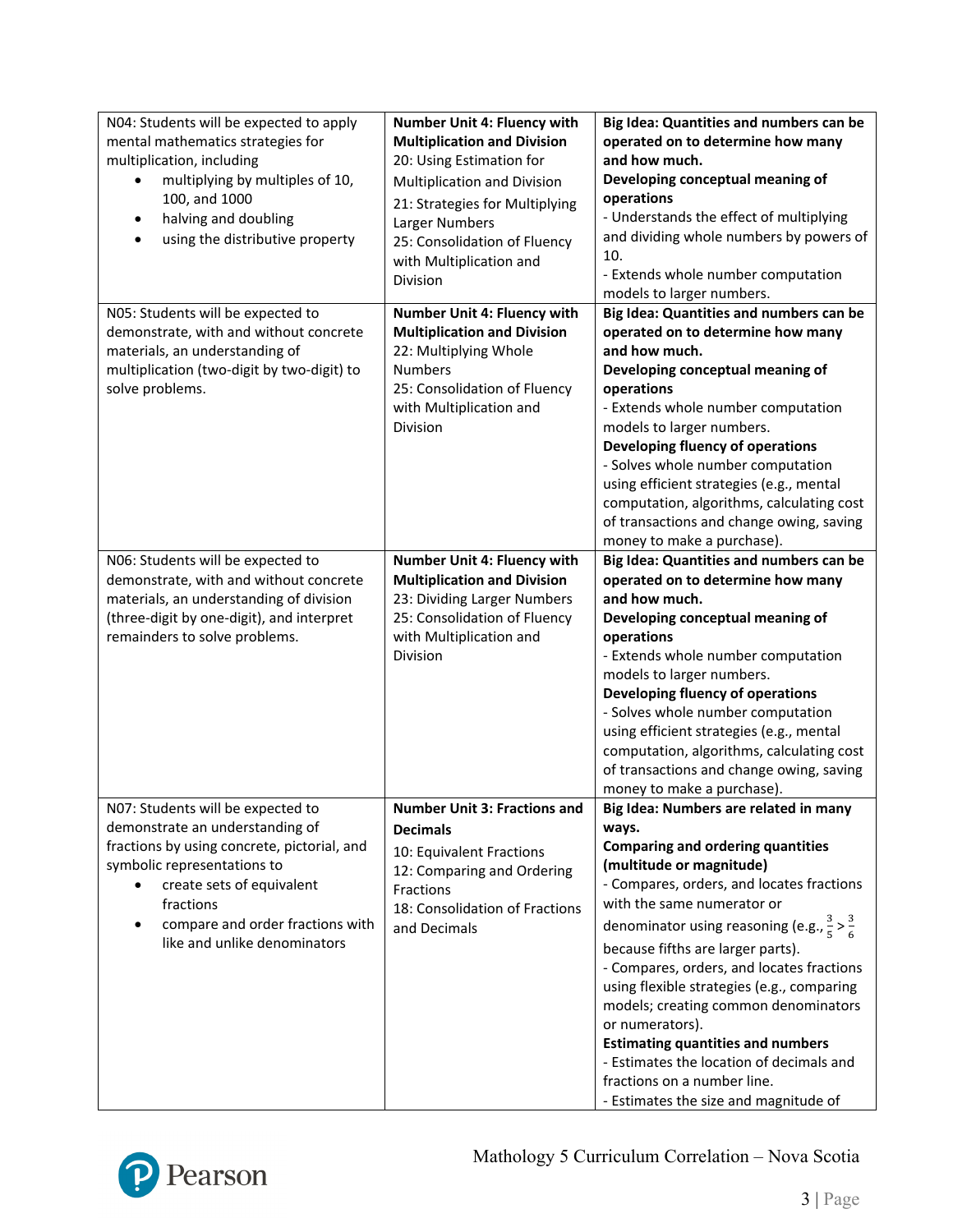|                                            |                                     | fractions by comparing to benchmarks.                     |
|--------------------------------------------|-------------------------------------|-----------------------------------------------------------|
|                                            |                                     | Decomposing and composing numbers                         |
|                                            |                                     |                                                           |
|                                            |                                     | to investigate equivalencies                              |
|                                            |                                     | - Generates and identifies equivalent                     |
|                                            |                                     | fractions using flexible strategies (e.g.,                |
|                                            |                                     | represents the same part of a whole;                      |
|                                            |                                     | same part of a set; same location on a                    |
|                                            |                                     | number line).                                             |
|                                            |                                     | Big Idea: Quantities and numbers can be                   |
|                                            |                                     | grouped by or partitioned into equal-<br>sized units.     |
|                                            |                                     | - Partitions fractional parts into smaller                |
|                                            |                                     | fractional units (e.g., partitions halves                 |
|                                            |                                     | into thirds to create sixths).                            |
| N08: Students will be expected to describe | <b>Number Unit 3: Fractions and</b> | Big Idea: The set of real numbers is                      |
| and represent decimals (tenths,            | <b>Decimals</b>                     | infinite.                                                 |
| hundredths, and thousandths), concretely,  |                                     | <b>Extending whole number understanding</b>               |
| pictorially, and symbolically.             | 13: Representing Decimals           | to the set of real numbers.                               |
|                                            | 18: Consolidation of Fractions      | - Extends decimal number understanding                    |
|                                            | and Decimals                        | to thousandths.                                           |
|                                            |                                     | Big Idea: Numbers are related in many                     |
|                                            |                                     | ways.                                                     |
|                                            |                                     | Decomposing and composing numbers                         |
|                                            |                                     | to investigate equivalencies                              |
|                                            |                                     | - Composes and decomposes decimal                         |
|                                            |                                     | numbers using standard and non-                           |
|                                            |                                     | standard partitioning (e.g., 1.6 is 16                    |
|                                            |                                     | tenths or 0.16 tens).                                     |
|                                            |                                     | Big Idea: Quantities and numbers can be                   |
|                                            |                                     | grouped by or partitioned into equal-                     |
|                                            |                                     | sized units.                                              |
|                                            |                                     | Unitizing quantities into base-ten units                  |
|                                            |                                     | - Understands that the value of a digit is                |
|                                            |                                     | ten times the value of the same digit one                 |
|                                            |                                     | place to the right.                                       |
|                                            |                                     | - Understands that the value of a digit is                |
|                                            |                                     | one-tenth the value of the same digit one                 |
|                                            |                                     | place to the left.                                        |
|                                            |                                     | - Writes and reads decimal numbers in                     |
|                                            |                                     | multiple forms (i.e., numerals, number                    |
|                                            |                                     | names, expanded form).                                    |
| N09: Students will be expected to relate   | <b>Number Unit 3: Fractions and</b> | Big Idea: Numbers are related in many                     |
| decimals to fractions and fractions to     | <b>Decimals</b>                     | ways.                                                     |
| decimals (to thousandths).                 |                                     | Decomposing and composing numbers                         |
|                                            | 13: Representing Decimals           | to investigate equivalencies                              |
|                                            | 16: Relating Fractions and          | - Models and explains the relationship                    |
|                                            | <b>Decimals</b>                     | between a fraction and its equivalent                     |
|                                            | 18: Consolidation of Fractions      |                                                           |
|                                            | and Decimals                        | decimal form (e.g., $\frac{2}{5} = \frac{4}{10} = 0.4$ ). |
|                                            |                                     | Big Idea: Quantities and numbers can be                   |
|                                            |                                     | grouped by or partitioned into equal-                     |
|                                            |                                     | sized units.                                              |

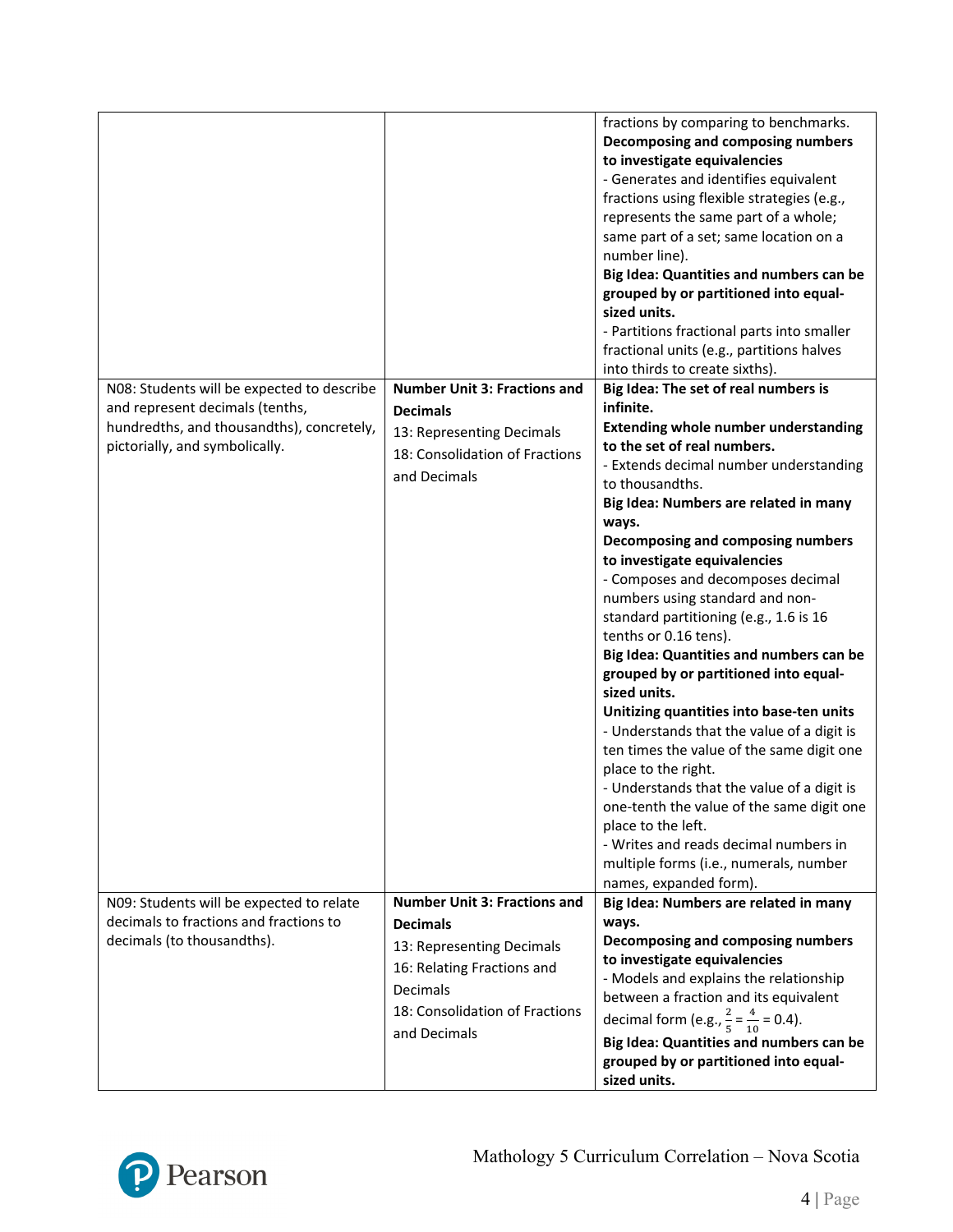|                                                                                                                                           |                                                                                                                                                                                                                                                                                             | Unitizing quantities into base-ten units<br>- Uses fractions with denominators of 10<br>to develop decimal fraction<br>understanding and notation (e.g., five-<br>tenths is $\frac{5}{10}$ or 0.5).<br>- Understands that the value of a digit is<br>ten times the value of the same digit one<br>place to the right.<br>- Understands that the value of a digit is<br>one-tenth the value of the same digit one<br>place to the left.<br>- Writes and reads decimal numbers in<br>multiple forms (i.e., numerals, number<br>names, expanded form).                                                                                                                               |
|-------------------------------------------------------------------------------------------------------------------------------------------|---------------------------------------------------------------------------------------------------------------------------------------------------------------------------------------------------------------------------------------------------------------------------------------------|-----------------------------------------------------------------------------------------------------------------------------------------------------------------------------------------------------------------------------------------------------------------------------------------------------------------------------------------------------------------------------------------------------------------------------------------------------------------------------------------------------------------------------------------------------------------------------------------------------------------------------------------------------------------------------------|
| N10: Students will be expected to                                                                                                         | <b>Number Unit 3: Fractions and</b>                                                                                                                                                                                                                                                         | Big Idea: Numbers are related in many                                                                                                                                                                                                                                                                                                                                                                                                                                                                                                                                                                                                                                             |
| compare and order decimals (to<br>thousandths) by using benchmarks, place<br>value, and equivalent decimals.                              | <b>Decimals</b><br>15: Comparing and Ordering<br>Decimals<br>18: Consolidation of Fractions<br>and Decimals                                                                                                                                                                                 | ways.<br><b>Comparing and ordering quantities</b><br>(multitude or magnitude)<br>- Compares, orders, and locates decimal<br>numbers using place-value<br>understanding.<br><b>Estimating quantities and numbers</b><br>- Estimates the location of decimals and<br>fractions on a number line.<br>Big Idea: Quantities and numbers can be<br>grouped by or partitioned into equal-<br>sized units.<br>Unitizing quantities into base-ten units<br>- Understands that the value of a digit is<br>ten times the value of the same digit one<br>place to the right.<br>- Understands that the value of a digit is<br>one-tenth the value of the same digit one<br>place to the left. |
| N11: Students will be expected to<br>demonstrate an understanding of addition<br>and subtraction of decimals (limited to<br>thousandths). | <b>Number Unit 5: Operations</b><br>with Fractions and Decimals<br>26: Estimating Sums and<br>Differences with Decimals<br>27: Adding with Decimal<br><b>Numbers</b><br>28: Subtracting with Decimal<br><b>Numbers</b><br>32: Consolidation of<br>Operations with Fractions and<br>Decimals | Big Idea: Quantities and numbers can be<br>operated on to determine how many<br>and how much.<br>Developing conceptual meaning of<br>operations<br>- Demonstrates an understanding of<br>decimal number computation through<br>modelling and flexible strategies.<br>Developing fluency of operations<br>- Estimates sums and differences of<br>decimal numbers (e.g., calculating cost of<br>transactions involving dollars and cents).<br>- Solves decimal number computation<br>using efficient strategies.                                                                                                                                                                    |

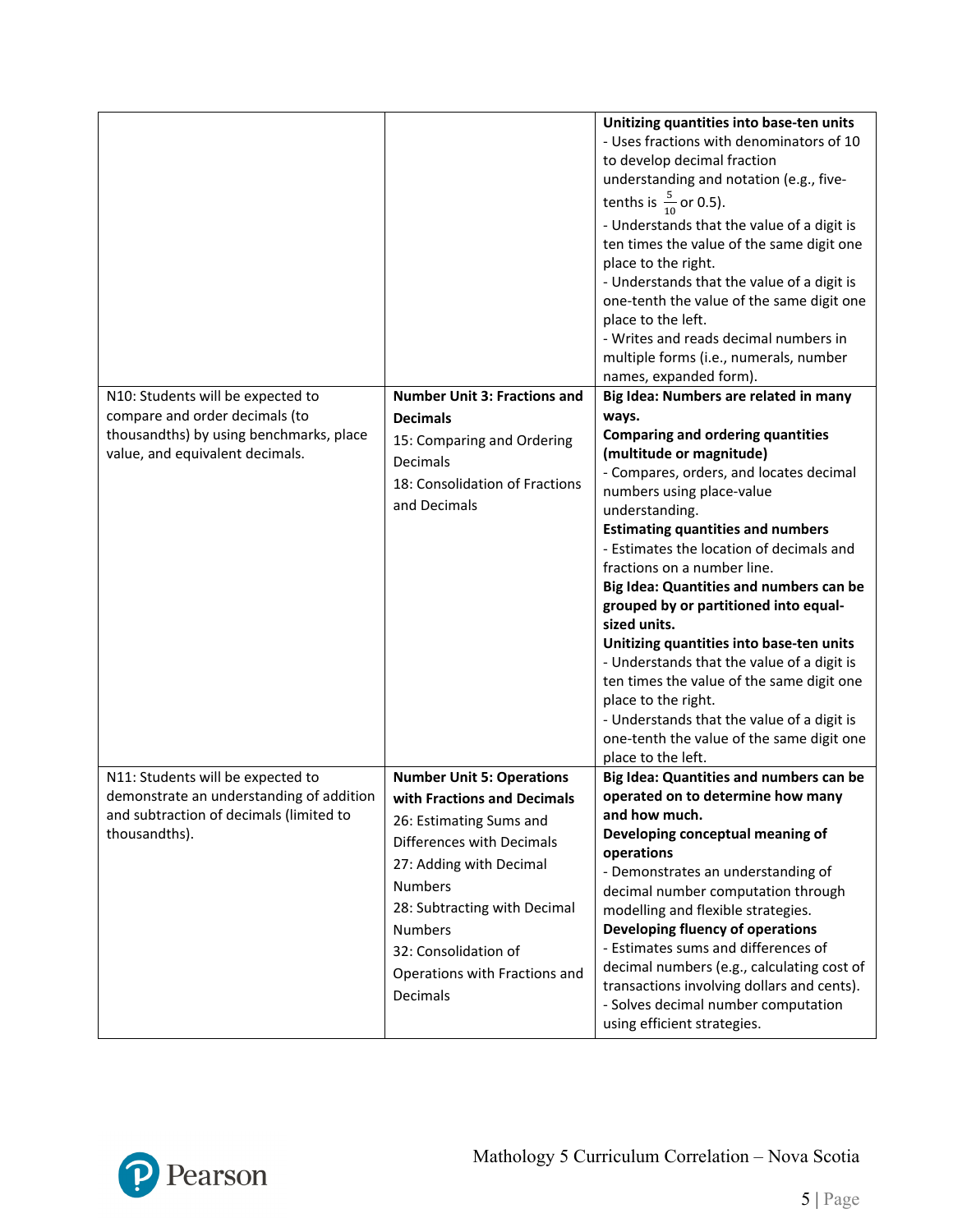

# **Correlation of Nova Scotia Program of Studies with Mathology Grade 5 (Patterns and Relations)**

| <b>Curriculum Expectations</b>                         | <b>Grade 5 Mathology.ca</b>          | <b>Pearson Canada Grades 4-6</b>                   |
|--------------------------------------------------------|--------------------------------------|----------------------------------------------------|
|                                                        |                                      | <b>Mathematics Learning Progression</b>            |
| <b>General Curriculum Outcome:</b>                     |                                      |                                                    |
| Use patterns to describe the world and solve problems. |                                      |                                                    |
| <b>Specific Curriculum Outcomes</b>                    | <b>Patterning Unit 1: Patterning</b> | Big Idea: Regularity and repetition form           |
| PR01: Students will be expected to                     | 1: Investigating Geometric           | patterns that can be generalized and               |
| determine the pattern rule to make                     | Patterns                             | predicted mathematically.                          |
| predictions about subsequent terms.                    | 2: Investigating Number              | Representing patterns, relations, and<br>functions |
|                                                        | Patterns                             | - Describes, generates, extends,                   |
|                                                        | 3: Using Pattern Rules to Solve      | translates, and corrects number and                |
|                                                        | Problems                             | shape patterns that follow a                       |
|                                                        | 4: Consolidation of Patterning       | predetermined rule.                                |
|                                                        |                                      | - Uses multiple approaches to model                |
|                                                        |                                      | situations involving repetition (i.e.,             |
|                                                        |                                      | repeating patterns) and change (i.e.,              |
|                                                        |                                      | increasing/decreasing patterns) (e.g.,             |
|                                                        |                                      | using objects, tables, graphs, symbols,            |
|                                                        |                                      | loops and nested loops in coding).                 |
|                                                        |                                      | - Represents a numeric or shape pattern            |
|                                                        |                                      | using a table of values by pairing the term        |
|                                                        |                                      | value with a term number.                          |
|                                                        |                                      | - Generates a visual model to represent a          |
|                                                        |                                      | simple number pattern.                             |
|                                                        |                                      | - Represents a mathematical context or             |
|                                                        |                                      | problem with expressions and equations             |
|                                                        |                                      | using variables to represent unknowns.             |
|                                                        |                                      | Generalizing and analyzing patterns,               |
|                                                        |                                      | relations, and functions                           |
|                                                        |                                      | - Explains the rule for numeric patterns           |
|                                                        |                                      | including the starting point and change            |
|                                                        |                                      | (e.g., given: 16, 22, 28, 34,  Start at 16         |
|                                                        |                                      | and add 6 each time).                              |
|                                                        |                                      | - Describes numeric and shape patterns             |
|                                                        |                                      | using words and numbers.                           |
|                                                        |                                      | - Predicts the value of a given element in         |
|                                                        |                                      | a numeric or shape pattern using pattern<br>rules. |

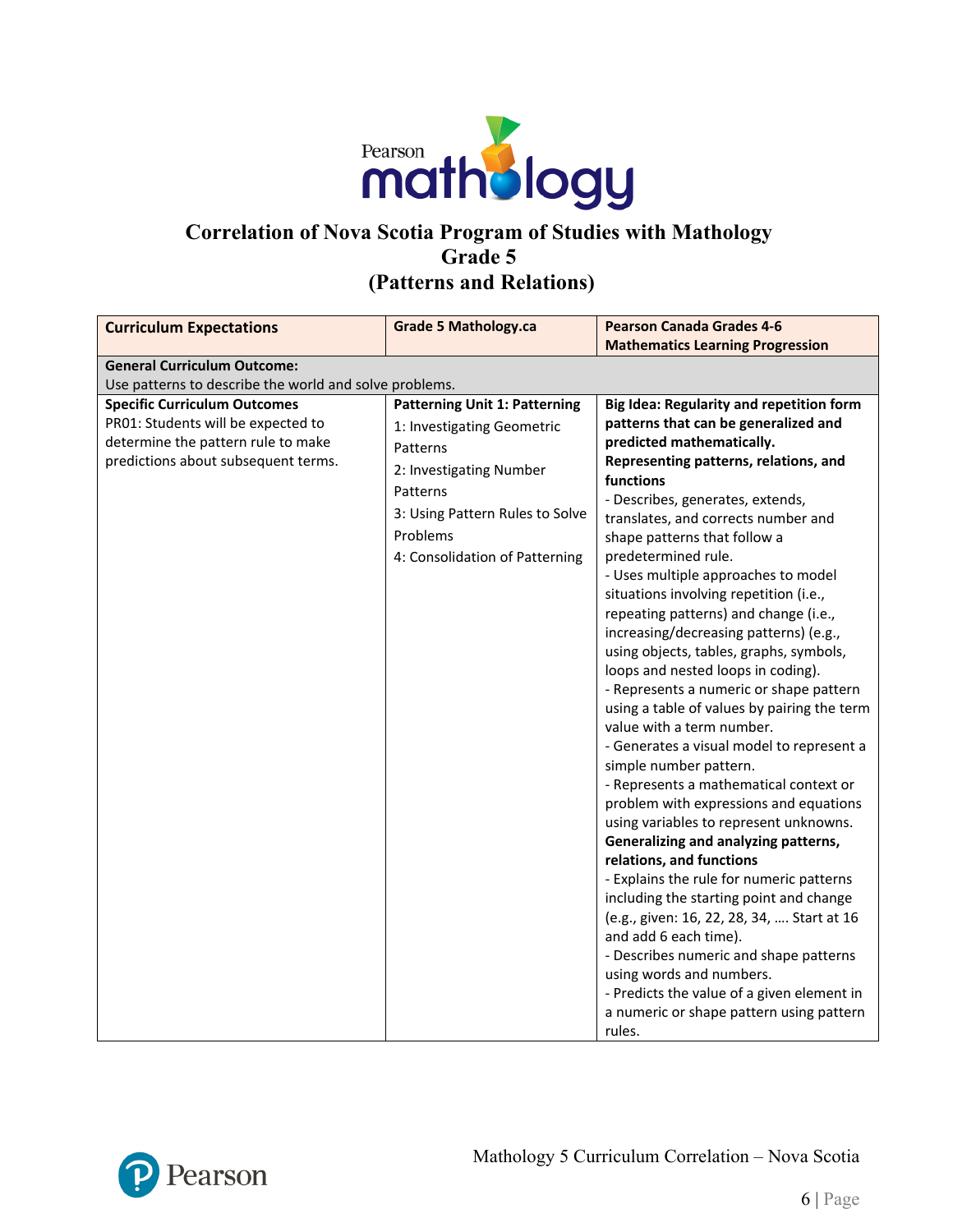| <b>General Curriculum Outcome:</b>                |                                     |                                                             |  |
|---------------------------------------------------|-------------------------------------|-------------------------------------------------------------|--|
| Represent algebraic expressions in multiple ways. |                                     |                                                             |  |
| <b>Specific Curriculum Outcomes</b>               | <b>Patterning Unit 2: Variables</b> | Big Idea: Patterns and relations can be                     |  |
| PR02: Students will be expected to solve          | and Equations                       | represented with symbols, equations,                        |  |
| problems involving single-variable, one-          | 5: Using Variables                  | and expressions.                                            |  |
| step equations with whole number                  | 6: Solving Addition and             | Understanding equality and inequality,                      |  |
| coefficients and whole number solutions.          |                                     | building on generalized properties of                       |  |
|                                                   | <b>Subtraction Equations</b>        | numbers and operations                                      |  |
|                                                   | 7: Solving Multiplication and       | - Expresses a one-step mathematical                         |  |
|                                                   | <b>Division Equations</b>           | problem as an equation using a symbol or                    |  |
|                                                   | 8: Using Equations to Solve         | letter to represent an unknown number                       |  |
|                                                   | Problems                            | (e.g., Sena had some tokens and used                        |  |
|                                                   | 10: Consolidation of Variables      | four. She has seven left: $\Box - 4 = 7$ ).                 |  |
|                                                   |                                     | - Determines an unknown number in                           |  |
|                                                   | and Equations                       | simple one-step equations using different                   |  |
|                                                   |                                     | strategies (e.g., $n \times 3 = 12$ ; $13 - \square = 8$ ). |  |
|                                                   |                                     | - Uses arithmetic properties to                             |  |
|                                                   |                                     | investigate and transform one-step                          |  |
|                                                   |                                     | addition and multiplication equations                       |  |
|                                                   |                                     | (e.g., $5 + 4 = 9$ and $5 + a = 9$ have the                 |  |
|                                                   |                                     | same structure and can be rearranged in                     |  |
|                                                   |                                     | similar ways to maintain equality: $4 + 5 =$                |  |
|                                                   |                                     | 9 and $a + 5 = 9$ ).                                        |  |
|                                                   |                                     | - Uses arithmetic properties to                             |  |
|                                                   |                                     | investigate and transform one-step                          |  |
|                                                   |                                     | subtraction and division equations (e.g.,                   |  |
|                                                   |                                     | $12 - 5 = 7$ and $12 - b = 7$ have the same                 |  |
|                                                   |                                     | structure and can be rearranged in similar                  |  |
|                                                   |                                     | ways to maintain equality: $12 - 7 = 5$ and                 |  |
|                                                   |                                     | $12 - 7 = b$ ).                                             |  |
|                                                   |                                     | Using variables, algebraic expressions,                     |  |
|                                                   |                                     | and equations to represent                                  |  |
|                                                   |                                     | mathematical relations                                      |  |
|                                                   |                                     | - Understands an unknown quantity (i.e.,                    |  |
|                                                   |                                     | variable) may be represented by a symbol                    |  |
|                                                   |                                     | or letter (e.g., $13 - \square = 8$ ; $4n = 12$ ).          |  |
|                                                   |                                     | - Flexibly uses symbols and letters to                      |  |
|                                                   |                                     | represent unknown quantities in                             |  |
|                                                   |                                     | equations (e.g., knows that $4 + \square = 7$ ; $4 +$       |  |
|                                                   |                                     | $x = 7$ ; and $4 + y = 7$ all represent the same            |  |
|                                                   |                                     | equation with $\Box$ , x, and y representing                |  |
|                                                   |                                     | the same value).                                            |  |
|                                                   |                                     | - Interprets and writes algebraic                           |  |
|                                                   |                                     | expressions (e.g., 2n means two times a                     |  |
|                                                   |                                     | number; subtracting a number from 7 can                     |  |
|                                                   |                                     | be written as $7 - n$ ).                                    |  |
|                                                   |                                     | - Understands a variable as a changing                      |  |
|                                                   |                                     | quantity (e.g., 5s, where s can be any                      |  |
|                                                   |                                     | value).                                                     |  |

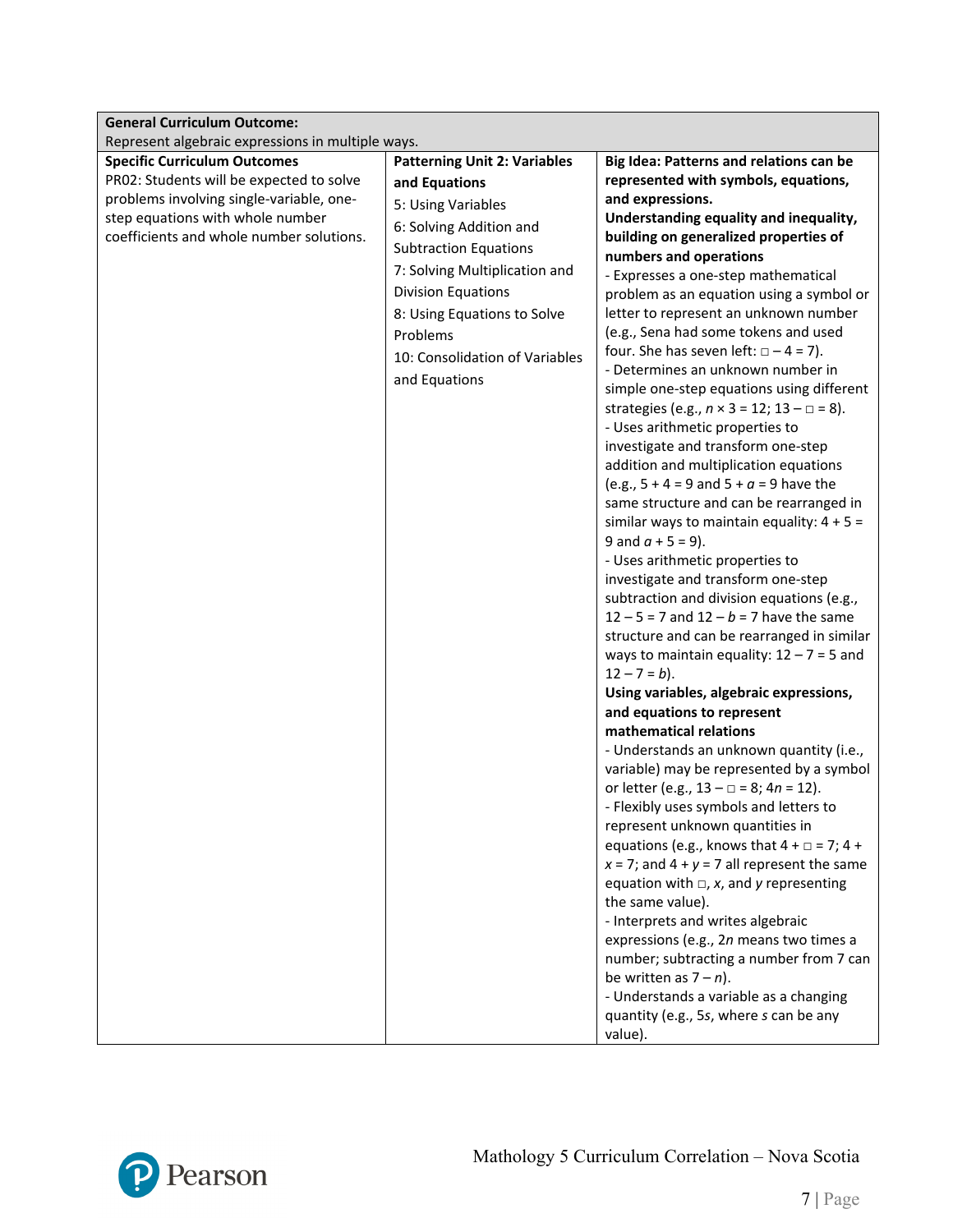

### **Correlation of Nova Scotia Program of Studies with Mathology Grade 5 (Measurement)**

| <b>Curriculum Expectations</b>                                                                                                                                                                                                                                                                                                                  | <b>Grade 5 Mathology.ca</b>                                                                                                                                                                                     | <b>Pearson Canada Grades 4-6</b><br><b>Mathematics Learning Progression</b>                                                                                                                                                                                                                                                                                                                                                                                                                                                      |
|-------------------------------------------------------------------------------------------------------------------------------------------------------------------------------------------------------------------------------------------------------------------------------------------------------------------------------------------------|-----------------------------------------------------------------------------------------------------------------------------------------------------------------------------------------------------------------|----------------------------------------------------------------------------------------------------------------------------------------------------------------------------------------------------------------------------------------------------------------------------------------------------------------------------------------------------------------------------------------------------------------------------------------------------------------------------------------------------------------------------------|
| <b>General Curriculum Outcome:</b><br>Use direct and indirect measure to solve problems.                                                                                                                                                                                                                                                        |                                                                                                                                                                                                                 |                                                                                                                                                                                                                                                                                                                                                                                                                                                                                                                                  |
| <b>Specific Curriculum Outcomes</b><br>M01: Students will be expected to design<br>and construct different rectangles, given a<br>perimeter or an area, or both (whole<br>numbers), and make generalizations.                                                                                                                                   | Measurement Unit 1: Length,<br><b>Perimeter, and Area</b><br>4: Relating the Perimeter and<br>Area of Rectangles<br>6: Consolidation of Length,<br>Perimeter, and Area                                          | Big Idea: Assigning a unit to a<br>continuous attribute allows us to<br>measure and make comparisons.<br><b>Understanding relationships among</b><br>measured units<br>- Develops and generalizes strategies<br>to compute area and perimeter of<br>rectangles.<br>- Investigates the relationship<br>between perimeter and area in<br>rectangles.                                                                                                                                                                               |
| M02: Students will be expected to<br>demonstrate an understanding of<br>measuring length (mm) by<br>selecting and justifying referents<br>for the unit millimetre (mm)<br>modelling and describing the<br>$\bullet$<br>relationship between millimetre<br>(mm) and centimetre (cm) units,<br>and between millimetre (mm)<br>and metre (m) units | Measurement Unit 1: Length,<br>Perimeter, and Area<br>1: Estimating and Measuring<br>in Millimetres<br>2: Measuring Length in<br><b>Different Units</b><br>6: Consolidation of Length,<br>Perimeter, and Area   | Big Idea: Assigning a unit to a<br>continuous attribute allows us to<br>measure and make comparisons.<br>Selecting and using units to estimate,<br>measure, construct, and make<br>comparisons<br>- Chooses the most appropriate unit<br>to measure a given attribute of an<br>object (e.g., classroom area measured<br>in square metres).<br><b>Understanding relationships among</b><br>measured units<br>- Understands and applies the<br>multiplicative relationship among<br>metric units of length, mass, and<br>capacity. |
| M03: Students will be expected to<br>demonstrate an understanding of volume<br>by<br>selecting and justifying referents<br>$\bullet$<br>for cubic centimetre ( $cm3$ ) or<br>cubic metre $(m^3)$ units<br>estimating volume using referents<br>$\bullet$<br>for cubic centimetre (cm <sup>3</sup> ) or<br>cubic metre $(m^3)$                   | <b>Measurement Unit 2:</b><br><b>Volume, Capacity, and Mass</b><br>10: Investigating Volume<br>11: Investigating Volume with<br><b>Rectangular Prisms</b><br>12: Consolidation of Volume,<br>Capacity, and Mass | Big Idea: Many things in our world<br>(e.g., objects, spaces, events) have<br>attributes that can be measured and<br>compared.<br>Understanding attributes that can be<br>measured, compared, and ordered<br>- Understands volume and capacity as<br>attributes of 3-D objects that can be<br>measured and compared.<br>Big Idea: Assigning a unit to a                                                                                                                                                                          |

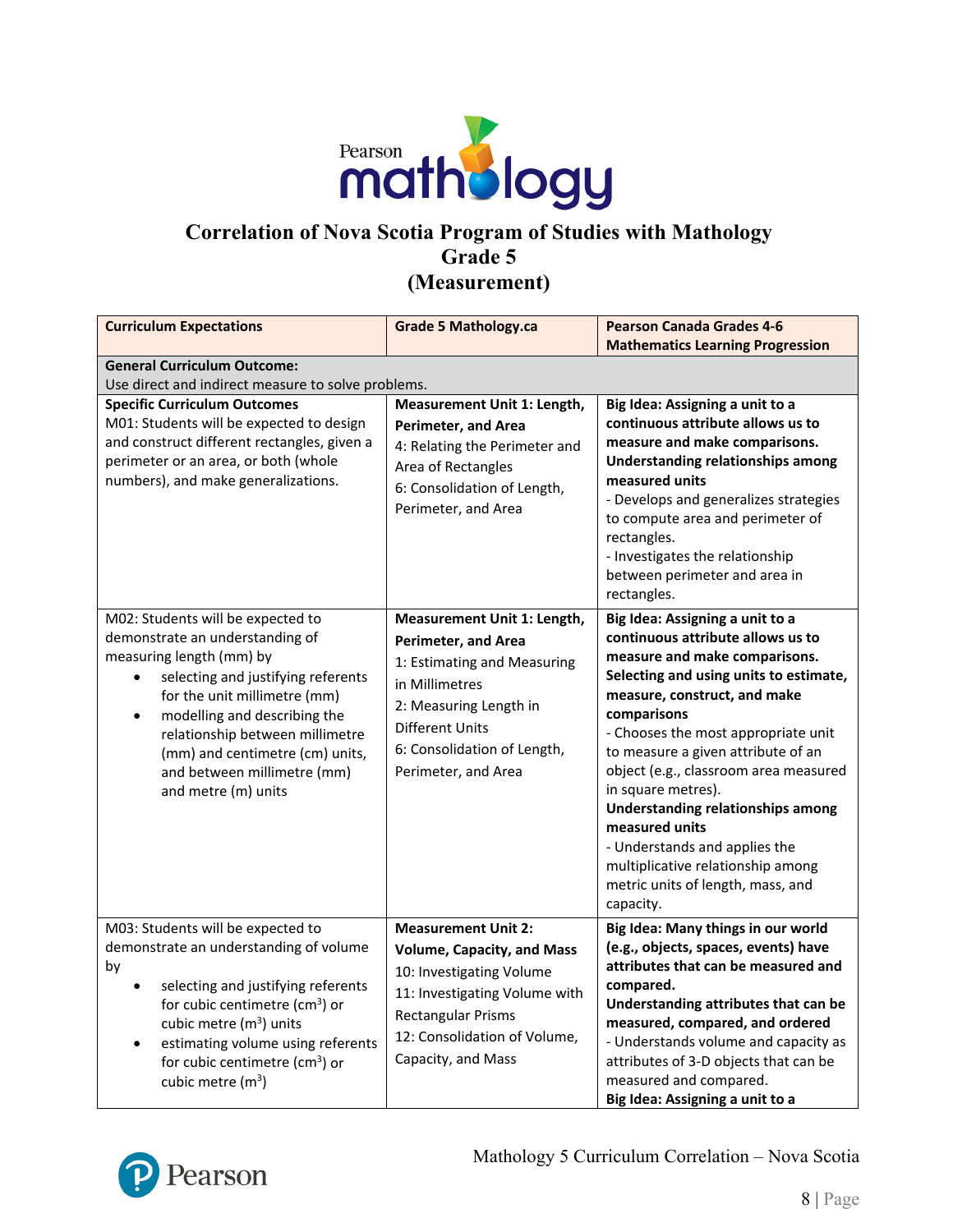| measuring and recording volume<br>$\bullet$<br>(cm <sup>3</sup> or m <sup>3</sup> )<br>constructing rectangular prisms<br>for a given volume                                                                                                                                                                                                                                                        |                                                                                                                                                    | continuous attribute allows us to<br>measure and make comparisons.<br>Selecting and using units to estimate,<br>measure, construct, and make<br>comparisons<br>- Chooses the most appropriate unit<br>to measure a given attribute of an<br>object (e.g., classroom area measured<br>in square metres).<br>- Develops understanding of a unit<br>cube and uses unit cubes to estimate<br>and measure volume of 3-D objects.<br>- Measures, constructs, and estimates<br>volume using standard cubic units<br>(e.g., cubic centimetre).<br>Understanding relationships among<br>measured units<br>- Understands and applies the<br>multiplicative relationship among<br>metric units of length, mass, and<br>capacity.                                                                                                                                    |
|-----------------------------------------------------------------------------------------------------------------------------------------------------------------------------------------------------------------------------------------------------------------------------------------------------------------------------------------------------------------------------------------------------|----------------------------------------------------------------------------------------------------------------------------------------------------|----------------------------------------------------------------------------------------------------------------------------------------------------------------------------------------------------------------------------------------------------------------------------------------------------------------------------------------------------------------------------------------------------------------------------------------------------------------------------------------------------------------------------------------------------------------------------------------------------------------------------------------------------------------------------------------------------------------------------------------------------------------------------------------------------------------------------------------------------------|
| M04: Students will be expected to<br>demonstrate an understanding of capacity<br>by<br>describing the relationship<br>between millilitre (mL) and litre<br>(L) units<br>selecting and justifying referents<br>for millilitre (mL) and litre (L) units<br>estimating capacity using<br>$\bullet$<br>referents for millilitre (mL) and<br>litre (L)<br>measuring and recording capacity<br>(mL or L). | <b>Measurement Unit 2:</b><br><b>Volume, Capacity, and Mass</b><br>8: Investigating Capacity<br>12: Consolidation of Volume,<br>Capacity, and Mass | Big Idea: Many things in our world<br>(e.g., objects, spaces, events) have<br>attributes that can be measured and<br>compared.<br>Understanding attributes that can be<br>measured, compared, and ordered<br>- Understands volume and capacity as<br>attributes of 3-D objects that can be<br>measured and compared.<br>Big Idea: Assigning a unit to a<br>continuous attribute allows us to<br>measure and make comparisons.<br>Selecting and using units to estimate,<br>measure, construct, and make<br>comparisons<br>- Chooses the most appropriate unit<br>to measure a given attribute of an<br>object (e.g., classroom area measured<br>in square metres).<br><b>Understanding relationships among</b><br>measured units<br>- Understands and applies the<br>multiplicative relationship among<br>metric units of length, mass, and<br>capacity. |

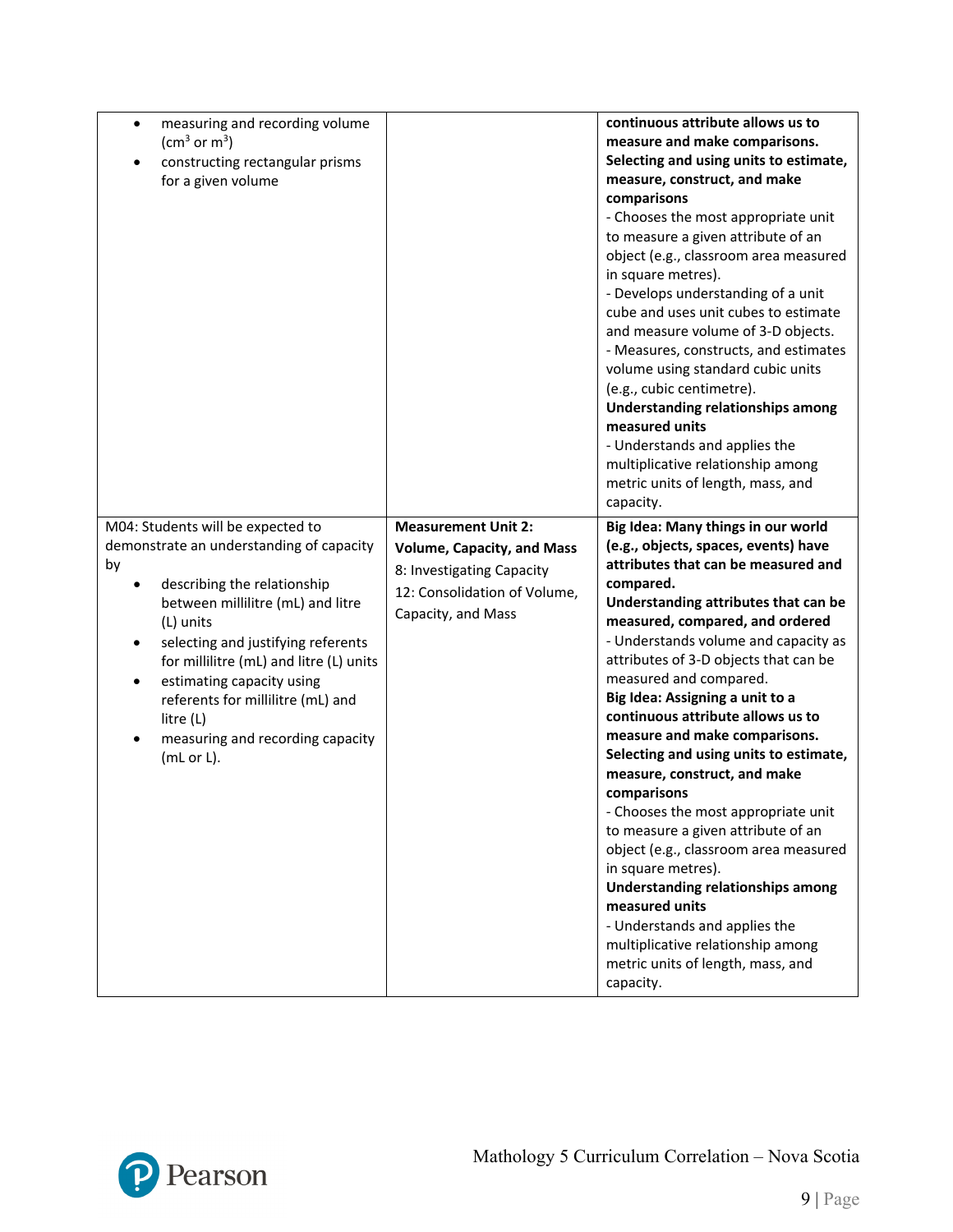

### **Correlation of Nova Scotia Program of Studies with Mathology Grade 5 (Geometry)**

| <b>Curriculum Expectations</b>                                                                                                                                                                                                                          | <b>Grade 5 Mathology.ca</b>                                                                                                                                                                           | <b>Pearson Canada Grades 4-6</b>                                                                                                                                                                                                                                                                                                                                                                                                                                                                                                                                                                                                                                                                                                                                                                     |
|---------------------------------------------------------------------------------------------------------------------------------------------------------------------------------------------------------------------------------------------------------|-------------------------------------------------------------------------------------------------------------------------------------------------------------------------------------------------------|------------------------------------------------------------------------------------------------------------------------------------------------------------------------------------------------------------------------------------------------------------------------------------------------------------------------------------------------------------------------------------------------------------------------------------------------------------------------------------------------------------------------------------------------------------------------------------------------------------------------------------------------------------------------------------------------------------------------------------------------------------------------------------------------------|
|                                                                                                                                                                                                                                                         |                                                                                                                                                                                                       | <b>Mathematics Learning Progression</b>                                                                                                                                                                                                                                                                                                                                                                                                                                                                                                                                                                                                                                                                                                                                                              |
| <b>General Curriculum Outcome:</b>                                                                                                                                                                                                                      |                                                                                                                                                                                                       |                                                                                                                                                                                                                                                                                                                                                                                                                                                                                                                                                                                                                                                                                                                                                                                                      |
| Describe the characteristics of 3-D objects and 2-D shapes and analyze the relationships among them.                                                                                                                                                    |                                                                                                                                                                                                       |                                                                                                                                                                                                                                                                                                                                                                                                                                                                                                                                                                                                                                                                                                                                                                                                      |
| <b>Specific Curriculum Outcomes</b><br>G01: Students will be expected to describe<br>and provide examples of edges and faces<br>of 3-D objects, and sides of 2-D shapes<br>that are parallel, intersecting,<br>perpendicular, vertical, and horizontal. | <b>Geometry Unit 1A: 2-D</b><br><b>Shapes and 3-D Solids</b><br>1: Properties of 2-D Shapes<br>and 3-D Objects<br>2: Investigating Quadrilaterals<br>4: Consolidation of 2-D<br>Shapes and 3-D Solids | Big Ideas: 2-D shapes and 3-D solids<br>can be analyzed and classified in<br>different ways by their attributes.<br>Investigating geometric attributes<br>and properties of 2-D shapes and 3-D<br>solids<br>- Sorts, describes, constructs, and<br>classifies polygons based on side<br>attributes (e.g., parallel,<br>perpendicular, regular/irregular).<br>- Sorts, describes, constructs, and<br>classifies 3-D objects based on edges,<br>faces, vertices, and angles (e.g.,<br>prisms, pyramids).<br>Investigating 2-D shapes, 3-D solids,<br>and their attributes through<br>composition and decomposition<br>- Identifies types of lines in 2-D images<br>(e.g., parallel, intersecting,<br>perpendicular).<br>- Investigates 2-D shapes that do or do<br>not have parallel and perpendicular |
|                                                                                                                                                                                                                                                         |                                                                                                                                                                                                       | lines.                                                                                                                                                                                                                                                                                                                                                                                                                                                                                                                                                                                                                                                                                                                                                                                               |
| G02: Students will be expected to name,<br>identify, and sort quadrilaterals, including<br>rectangles, squares, trapezoids,<br>parallelograms, and rhombi,<br>according to their attributes.                                                            | <b>Geometry Unit 1A: 2-D</b><br><b>Shapes and 3-D Solids</b><br>2: Investigating Quadrilaterals<br>4: Consolidation of 2-D<br>Shapes and 3-D Solids                                                   | Big Ideas: 2-D shapes and 3-D solids<br>can be analyzed and classified in<br>different ways by their attributes.<br>Investigating geometric attributes<br>and properties of 2-D shapes and 3-D<br>solids<br>- Identifies and draws parallel,<br>intersecting, and perpendicular lines.<br>- Sorts, describes, constructs, and<br>classifies polygons based on side<br>attributes (e.g., parallel,<br>perpendicular, regular/irregular).<br>- Sorts, describes, classifies 2-D shapes                                                                                                                                                                                                                                                                                                                 |

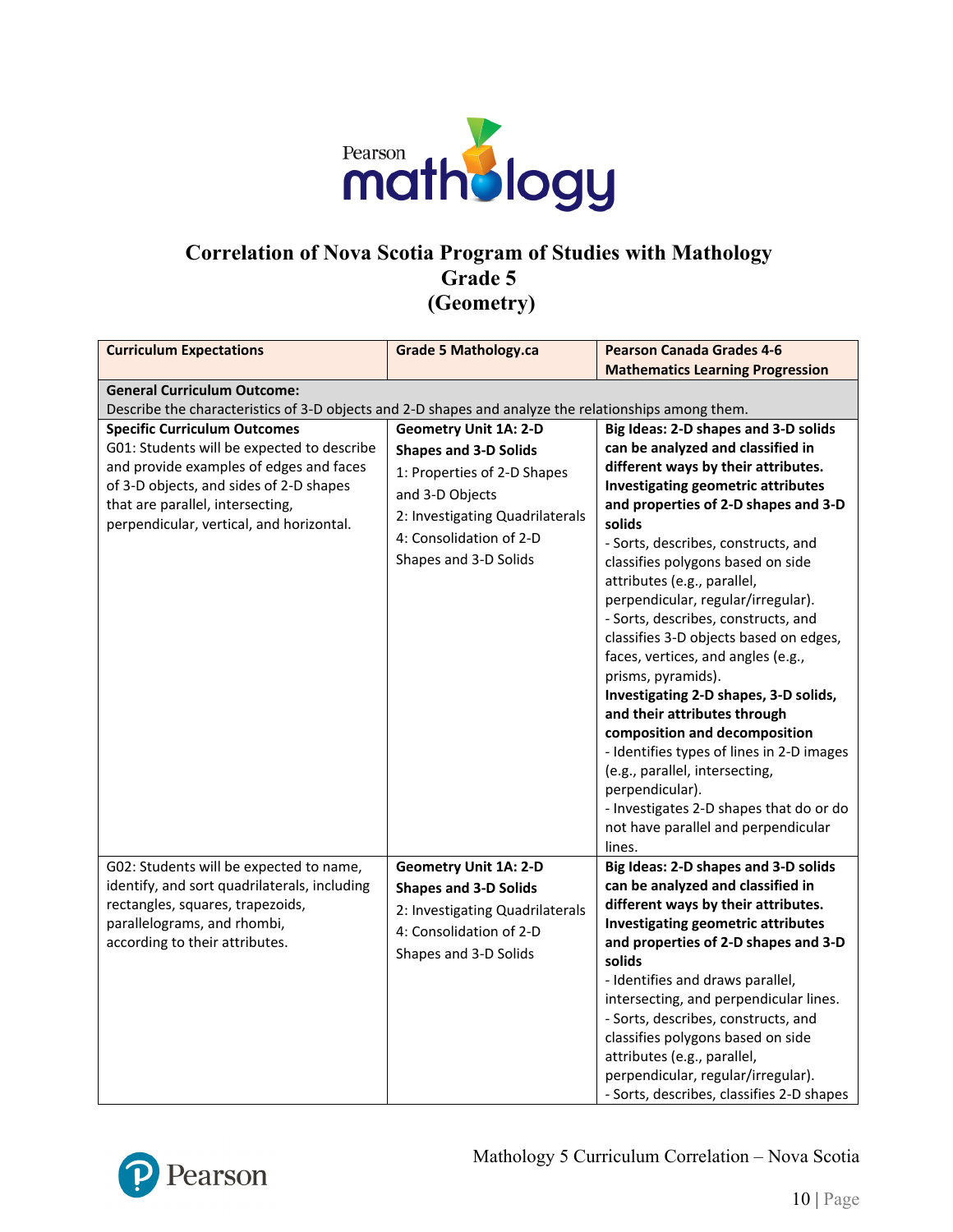|                                                                                                                                                                                                                                                                                                              |                                                                                                                                                                                                                               | based on their geometric properties<br>(e.g., side lengths, angles, diagonals).<br>- Classifies 2-D shapes within a<br>hierarchy based on their properties<br>(e.g., rectangles are a subset of<br>parallelograms).<br>Investigating 2-D shapes, 3-D solids,<br>and their attributes through<br>composition and decomposition<br>- Identifies types of lines in 2-D images<br>(e.g., parallel, intersecting,<br>perpendicular).<br>- Investigates 2-D shapes that do or do<br>not have parallel and perpendicular<br>lines. |
|--------------------------------------------------------------------------------------------------------------------------------------------------------------------------------------------------------------------------------------------------------------------------------------------------------------|-------------------------------------------------------------------------------------------------------------------------------------------------------------------------------------------------------------------------------|-----------------------------------------------------------------------------------------------------------------------------------------------------------------------------------------------------------------------------------------------------------------------------------------------------------------------------------------------------------------------------------------------------------------------------------------------------------------------------------------------------------------------------|
| <b>General Curriculum Outcome:</b>                                                                                                                                                                                                                                                                           |                                                                                                                                                                                                                               |                                                                                                                                                                                                                                                                                                                                                                                                                                                                                                                             |
| Describe and analyze position and motion of objects and shapes.<br><b>Specific Curriculum Outcomes</b><br>G03: Students will be expected to perform<br>a single transformation (translation,<br>rotation, or reflection) of a 2-D shape (with<br>and without technology) and draw and<br>describe the image. | <b>Geometry Unit 2A:</b><br><b>Transformations</b><br>5: Investigating Translations<br>6: Investigating Reflections<br>7: Investigating Rotations<br>8: Identifying Transformations<br>9: Consolidation of<br>Transformations | Big Ideas: 2-D shapes and 3-D solids<br>can be transformed in many ways<br>and analyzed for change.<br><b>Exploring 2-D shapes and 3-D solids</b><br>by applying and visualizing<br>transformations<br>- Identifies, describes, and performs<br>single transformations (i.e.,<br>translation, reflection, rotation) on 2-<br>D shapes.                                                                                                                                                                                      |
| G04: Students will be expected to identify<br>and describe a single transformation,<br>including a translation, rotation, and<br>reflection of 2-D shapes.                                                                                                                                                   | <b>Geometry Unit 2A:</b><br><b>Transformations</b><br>5: Investigating Translations<br>6: Investigating Reflections<br>7: Investigating Rotations<br>8: Identifying Transformations<br>9: Consolidation of<br>Transformations | Big Ideas: 2-D shapes and 3-D solids<br>can be transformed in many ways<br>and analyzed for change.<br><b>Exploring 2-D shapes and 3-D solids</b><br>by applying and visualizing<br>transformations<br>- Identifies, describes, and performs<br>single transformations (i.e.,<br>translation, reflection, rotation) on 2-<br>D shapes.                                                                                                                                                                                      |
| G05: Students will be expected to identify<br>right angles.                                                                                                                                                                                                                                                  | <b>Geometry Unit 1A: 2-D</b><br><b>Shapes and 3-D Solids</b><br>2: Investigating Quadrilaterals<br>4: Consolidation of 2-D<br>Shapes and 3-D Solids                                                                           | Big Ideas: 2-D shapes and 3-D solids<br>can be analyzed and classified in<br>different ways by their attributes.<br><b>Investigating geometric attributes</b><br>and properties of 2-D shapes and 3-D<br>solids<br>- Understands angle as a geometric<br>figure formed from two rays or line<br>segments sharing a common<br>endpoint.<br>- Sorts, describes, and classifies 2-D<br>shapes based on their geometric<br>properties (e.g., side lengths, angles,<br>diagonals).                                               |

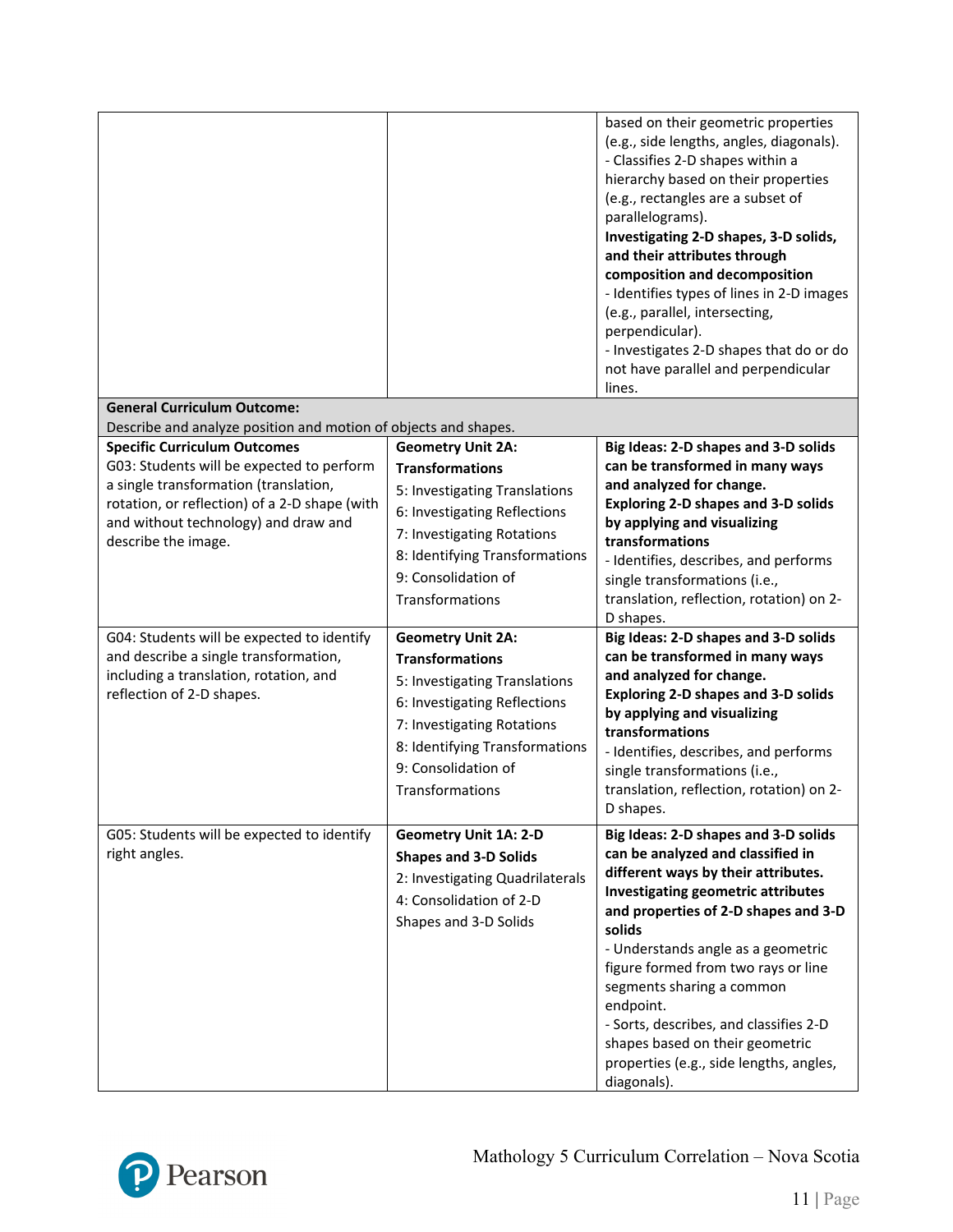

### **Correlation of Nova Scotia Program of Studies with Mathology Grade 5 (Statistics and Probability)**

| <b>Curriculum Expectations</b>                                                                                                         | <b>Grade 5 Mathology.ca</b>                                                                                                                                                  | <b>Pearson Canada Grades 4-6</b>                                                                                                                                                                                                                                                                                                                                                                                                                                                                                                                                                                                                                                                                                                                                                                                                                                                           |
|----------------------------------------------------------------------------------------------------------------------------------------|------------------------------------------------------------------------------------------------------------------------------------------------------------------------------|--------------------------------------------------------------------------------------------------------------------------------------------------------------------------------------------------------------------------------------------------------------------------------------------------------------------------------------------------------------------------------------------------------------------------------------------------------------------------------------------------------------------------------------------------------------------------------------------------------------------------------------------------------------------------------------------------------------------------------------------------------------------------------------------------------------------------------------------------------------------------------------------|
|                                                                                                                                        |                                                                                                                                                                              | <b>Mathematics Learning Progression</b>                                                                                                                                                                                                                                                                                                                                                                                                                                                                                                                                                                                                                                                                                                                                                                                                                                                    |
| <b>General Curriculum Outcome:</b>                                                                                                     |                                                                                                                                                                              |                                                                                                                                                                                                                                                                                                                                                                                                                                                                                                                                                                                                                                                                                                                                                                                                                                                                                            |
| Collect, display, and analyze data to solve problems.                                                                                  |                                                                                                                                                                              |                                                                                                                                                                                                                                                                                                                                                                                                                                                                                                                                                                                                                                                                                                                                                                                                                                                                                            |
| <b>Specific Curriculum Outcomes</b><br>SP01: Students will be expected to<br>differentiate between first-hand and<br>second-hand data. | Data Management Unit 1A:<br><b>Data Management</b><br>1: Exploring First-Hand and<br>Second-Hand Data                                                                        | <b>Big Idea: Formulating questions,</b><br>collecting data, and consolidating<br>data in visual and graphical displays<br>help us understand, predict, and<br>interpret situations that involve<br>uncertainty, variability, and<br>randomness.<br>Collecting data and organizing it into<br>categories<br>- Differentiates between primary (i.e.,<br>first-hand) and secondary (i.e.,<br>second-hand) data sources.                                                                                                                                                                                                                                                                                                                                                                                                                                                                       |
| SP02: Students will be expected to<br>construct and interpret double bar graphs<br>to draw conclusions.                                | Data Management Unit 1A:<br><b>Data Management</b><br>2: Constructing Double-Bar<br>Graphs<br>3: Interpreting Double-Bar<br>Graphs<br>4: Consolidation of Data<br>Management | <b>Big Idea: Formulating questions,</b><br>collecting data, and consolidating<br>data in visual and graphical displays<br>help us understand, predict, and<br>interpret situations that involve<br>uncertainty, variability, and<br>randomness.<br><b>Creating graphical displays of</b><br>collected data<br>- Represents data graphically using<br>many-to-one correspondence with<br>appropriate scales and intervals (e.g.,<br>each symbol on pictograph represents<br>10 people).<br>- Visually represents two or more data<br>sets (e.g., double bar chart, stacked<br>bar graph, multi-line graph, multi-<br>column table).<br>Reading and interpreting data<br>displays and analyzing variability<br>- Reads and interprets data displays<br>using many-to-one correspondence.<br>Drawing conclusions by making<br>inferences and justifying decisions<br>based on data collected. |